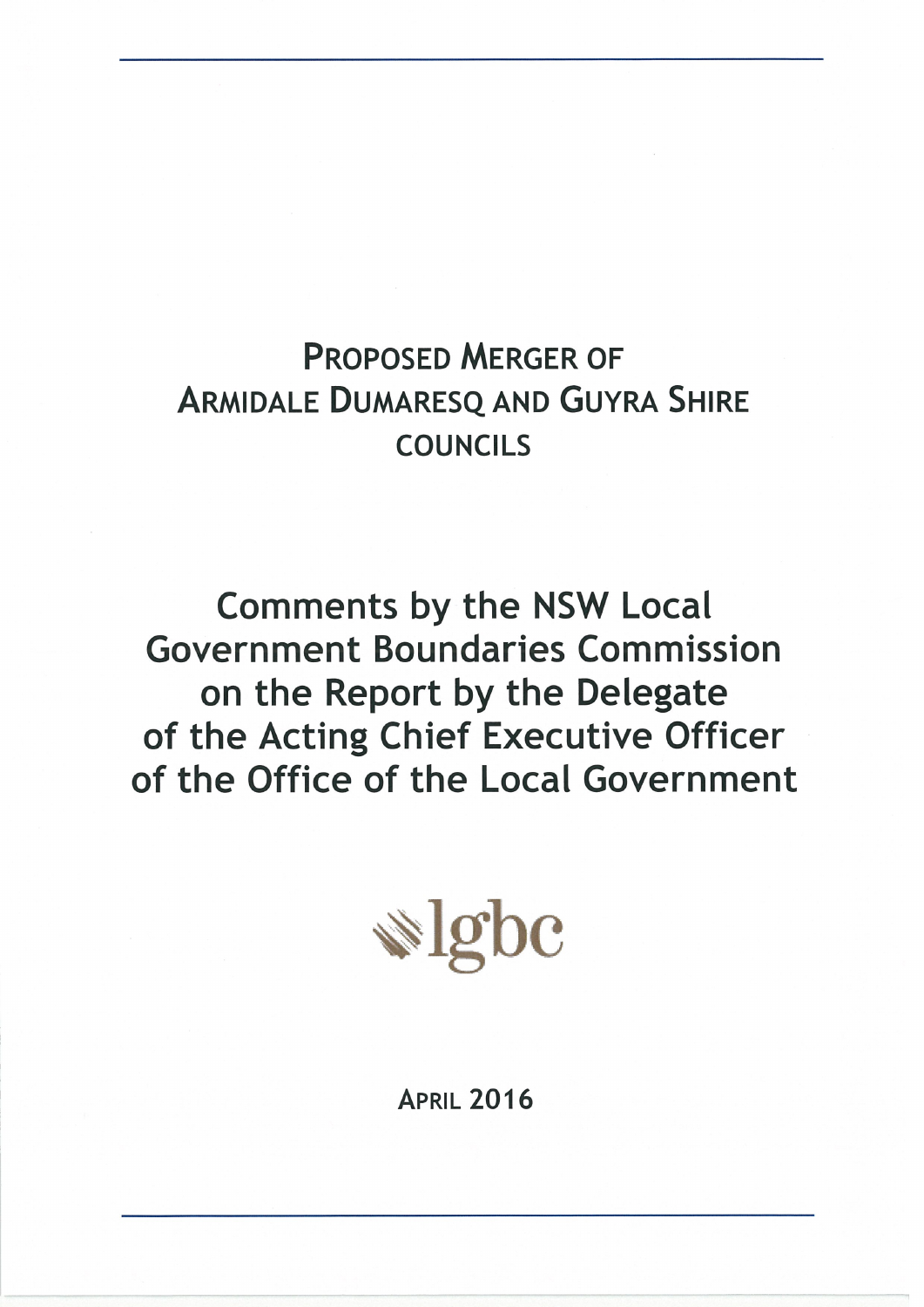

**Local Government Boundaries Commission GPO Box 5341** Sydney NSW 2001

The Hon Paul Toole MP Minister for Local Government Level 17 NE 52 Martin Place, SYDNEY NSW 2000

Dear Minister

#### Proposed merger of Armidale Dumaresq and Guyra Shire councils

The Local Government Boundaries Commission provides its comments on the Delegate's Report into the above merger proposal under section 218F(6) of the Local Government Act 1993.

**Yours sincerely** 

Bot Sent

**RJ** Sendt Chairperson 26 April 2016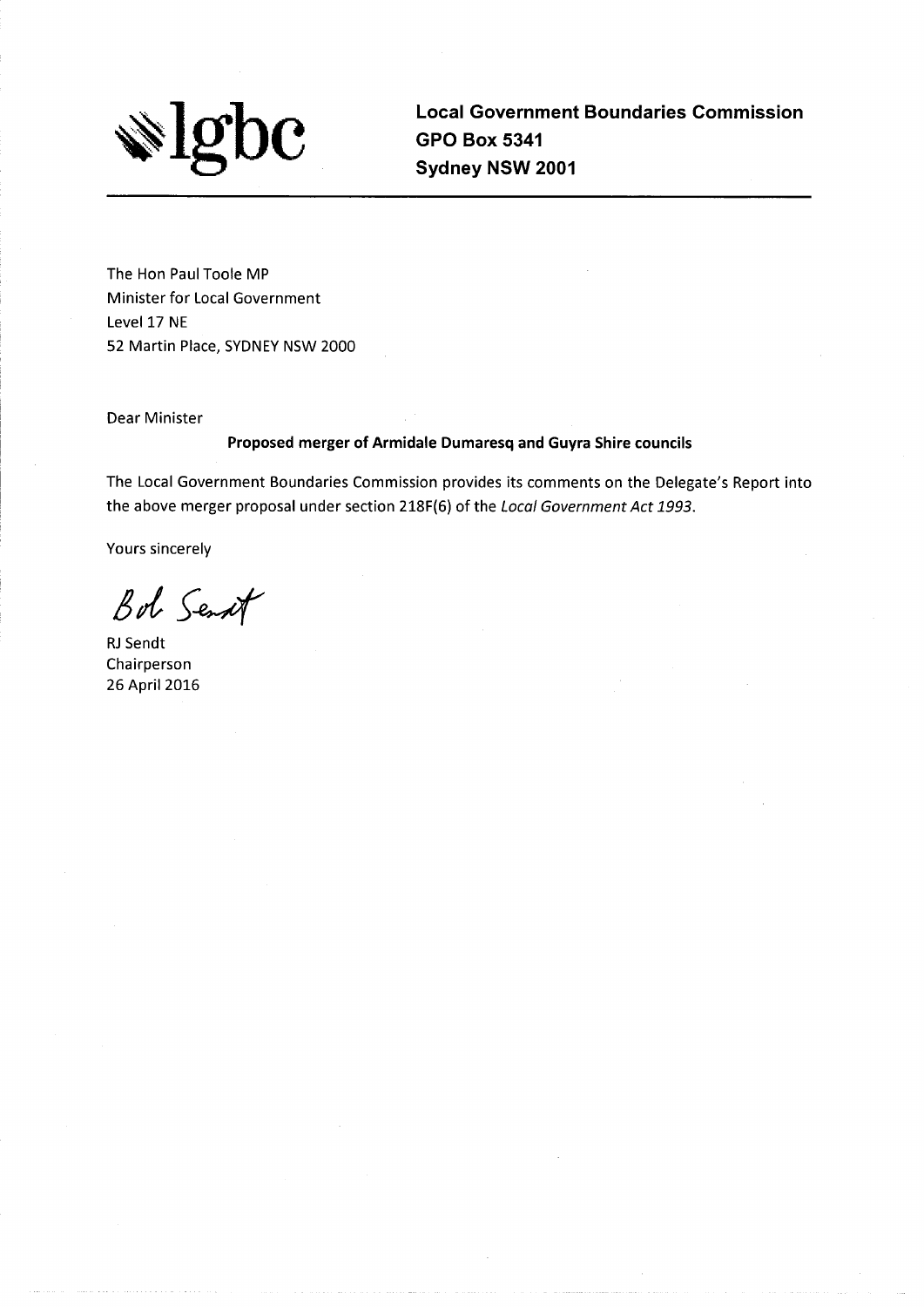# **1. Summary of Local Government Boundaries Commission comments**

The Boundaries Commission has reviewed the Delegate's Report on the proposed merger of Armidale Dumaresq Council and Guyra Shire Council to determine whether it shows the legislative process has been followed and the Delegate has taken into account all the factors required under the *Local Government Act 1993* (the Act).

#### **The Commission has assessed that:**

- **the Delegate's Report shows that the Delegate has undertaken all the processes required by section 263 of the Act***,*
- **the Delegate's Report shows that the Delegate has adequately considered all the factors required by section 263(3) of the Act, and**
- **the Delegate's recommendation in relation to the proposed merger is supported by the Delegate's assessment of the factors.**

# **2. Summary of the merger proposal**

On 6 January 2016, the Minister for Local Government referred a proposal to merge the local government areas of Armidale Dumaresq Council and Guyra Shire Council to the Acting Chief Executive of the Office of Local Government for examination and report under the Act. The following map shows the proposed new council area (shaded in green).

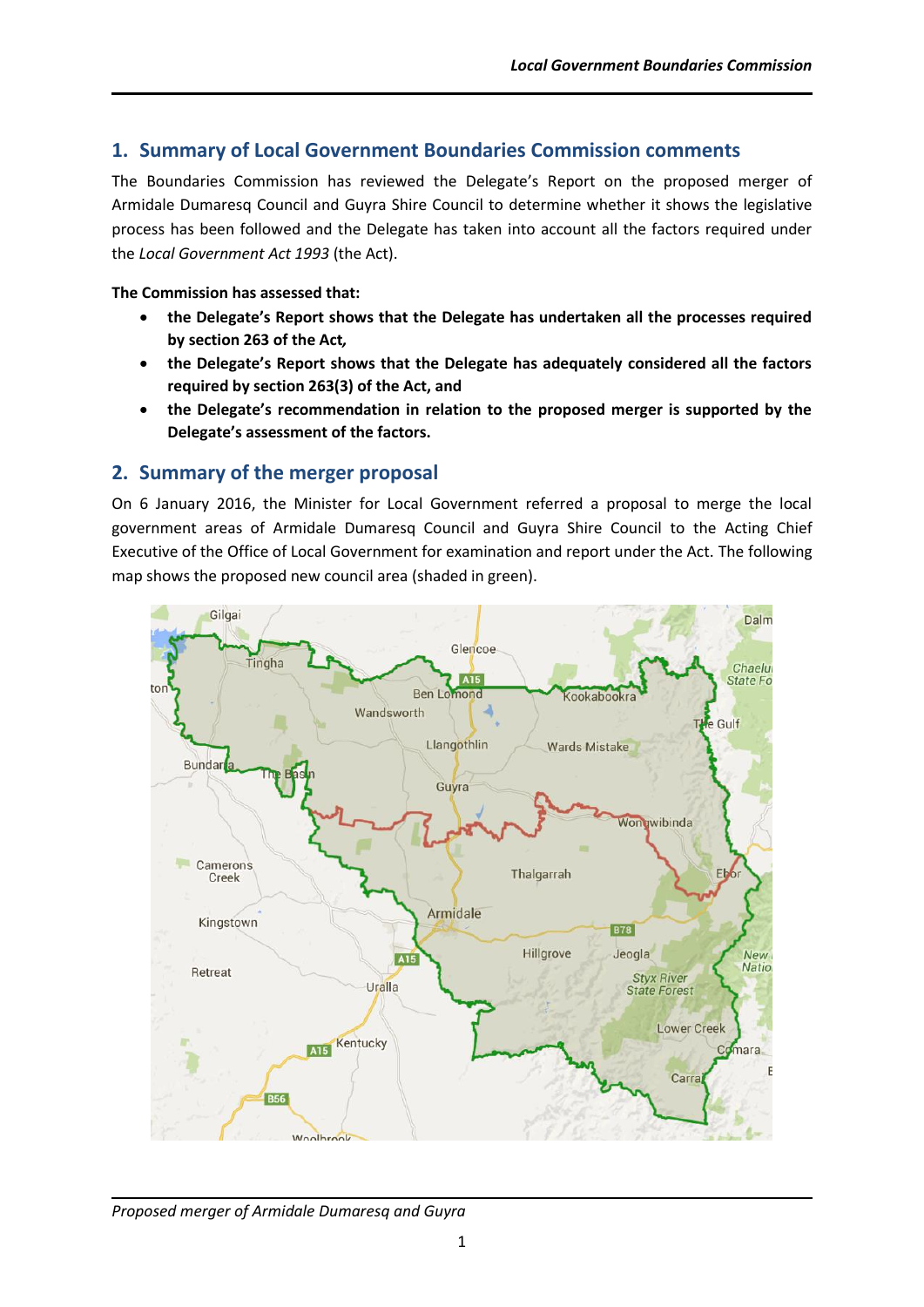The proposal would have the following impacts on population across the two councils.

| Council                    | 2016   | 2031   |
|----------------------------|--------|--------|
| Armidale Dumaresq Council  | 26,800 | 31.650 |
| <b>Guyra Shire Council</b> | 4.600  | 4.850  |
| New Council                | 31.400 | 36,500 |

*Source: NSW Department of Planning & Environment, 2014 NSW Projections (Population, Household and Dwellings).*

The Acting Chief Executive delegated the function of examining and reporting on each of the proposals to a number of people, known as 'Delegates'. Delegates were required to examine and report upon each merger proposal rigorously and fairly. The examination process included Delegates calling for submissions and holding a public inquiry on each proposed council merger. Delegates prepared a report on the proposal and provided that report to the Local Government Boundaries Commission.

## **3. Role of the Local Government Boundaries Commission**

The Local Government Boundaries Commission is an independent statutory authority constituted under section 260 of the Act. The Boundaries Commission examines and reports on any matter referred to it by the Minister in relation to the boundaries of local government areas and the areas of operation of county councils.

The Boundaries Commission has several functions under the Act. In the current context (where the Minister has elected to refer the proposal to the Office of Local Government, rather than the Boundaries Commission, for examination), the most relevant Commission functions are set out in section 218F(6) of the Act. This section requires:

- the Chief Executive to furnish the report on the examination of the merger proposal to the Boundaries Commission for review and comment, and
- the Boundaries Commission to review the report and send its comments to the Minister.

The Commission's role does not involve re-examining the advantages and disadvantages of the proposed mergers, accepting submissions or holding public inquiries.

# **4. Delegate's Recommendations**

The Delegate's key recommendation is that:

*"The existing areas of Armidale Dumaresq and Guyra Shire should be merged".*

Other recommendations by the Delegate are:

- *"The existing areas of Armidale Dumaresq and Guyra Shire should be … named the "New England Regional Council,*
- *Any proposal to vary the boundaries, as proposed by the Glen Innes Severn and Inverell Shire Councils should be the subject of negotiation between those Councils and the new Council and a separate boundary variation proposal, if appropriate*
- *The new Council area should be undivided for electoral purposes,*
- *The new Council should implement a system of local committees utilising Section 355 of the Local Government Act,*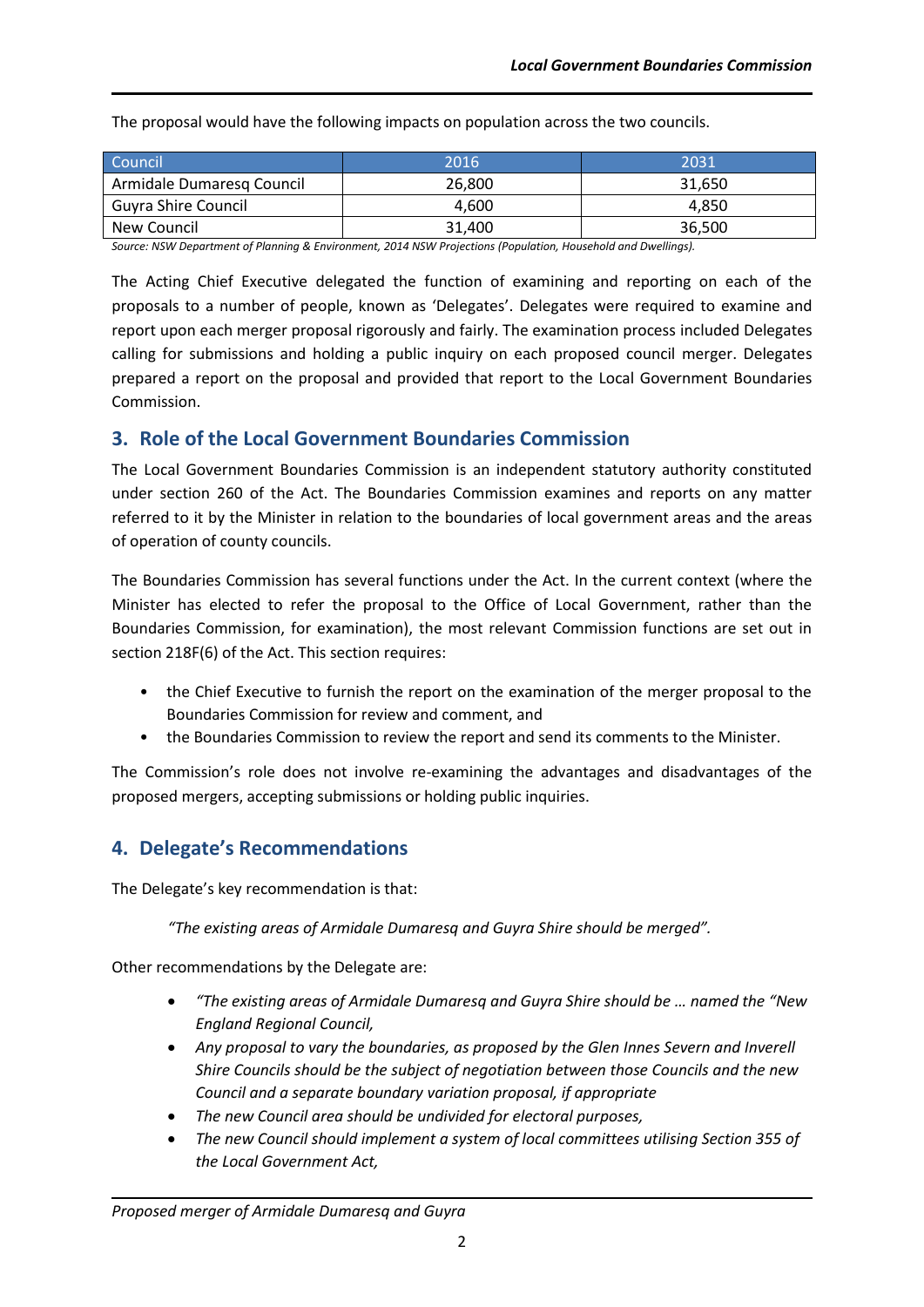- *The Mayor of the new Council should be elected by the Councillors,*
- *An Administration Panel should be appointed to oversee the implementation and establishment of the new Council [with] one experienced Councillor from each Council, together with an independent Chair should form an Administration Panel for a period of two years to establish the processes and structures of the new Council. Fresh elections should be held after this time."*

# **5. The Commission's detailed comments**

#### *5.1 Review of the process followed by the Delegate*

Under the Act, the Delegate is required to undertake certain processes in examining a merger proposal. These processes include holding an inquiry, allowing members of the public to attend meetings as part of the inquiry and calling for submissions. As part of its review of the Delegate's Report, the Commission has looked at whether these processes were followed.

In total, the Delegate considered 182 written and verbal submissions from the public, community and other organisations and councils.

The Delegate held three public inquiries on 11 February 2016, one at the Guyra Bowling and Recreation Club, and two at the Armidale City Bowling Club.

#### *The Commission's view is that the Delegate has met the relevant requirements.*

#### *5.2 Review of the Delegate's consideration of the factors specified in the Act*

Under section 263(3) of the Act, the Delegate is required to have regard to a range of factors when considering a merger proposal.

*Overall, the Commission's view is that the Report shows the Delegate adequately considered all the factors.*

The Commission has formed this view based on its review of the discussion presented in the Delegate's Report. The Commission specifically considered whether the extent of that discussion adequately canvassed the range of issues raised in the written submissions made to the Delegate, the views expressed at the public hearings and other information that would have been available to the Delegate.

The Commission makes the following comments relating to each factor:

#### *5.2.1 Financial factors*

Section 263(3)(a) of the Act requires the Delegate to have regard to:

*"the financial advantages or disadvantages (including the economies or diseconomies of scale) of any relevant proposal to the residents and ratepayers of the areas concerned".*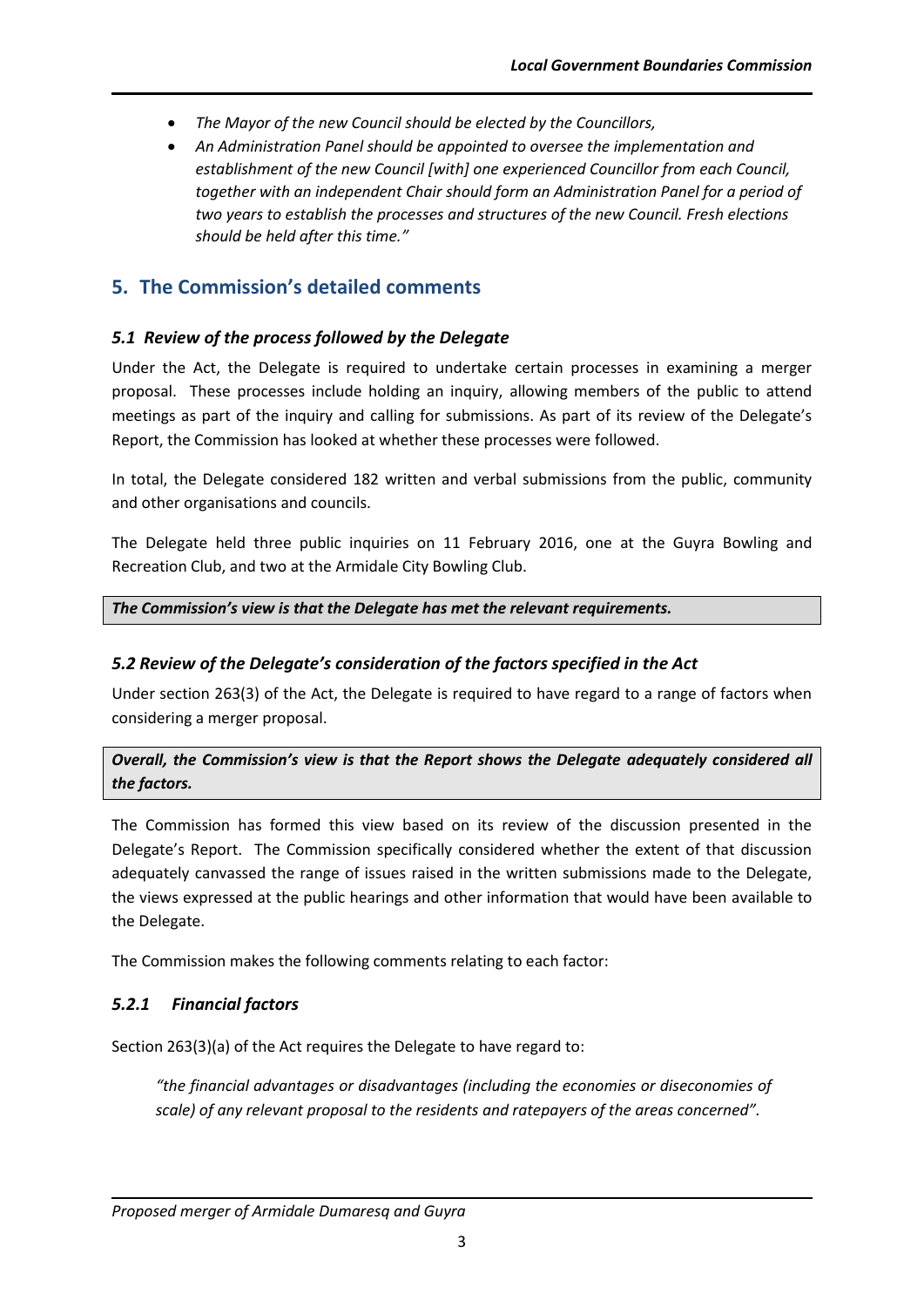The Delegate noted the submissions addressing this factor (45%) and the principal matters raised most commonly in submissions.

The Report addressed the KPMG estimate of net financial savings of \$6 million over 20 years. It noted that the 9.5% discount factor might mean the savings estimate is conservative, but the Delegate also acknowledged the criticisms of the KPMG assumptions and the Council's argument that they already operate on a shared services basis covering 80% of back office activities, thus reducing the scope for any savings from this area.

The Delegate noted the various reviews (IPART, TCorp, Independent Local Government Review Panel) of each Council's financial position. He considered that neither Council is in a favourable long term financial position and both would require significant rating increases to support their long term viability. He also noted that their individual General Fund operations have been in deficit over recent years, and their combined infrastructure backlogs would require more than \$40 million to bring assets up to standard.

The Report further noted the significant differences in average rates between the two Council areas and stated that harmonising rates and the use of differential rating would be necessary in any merged entity.

Benefits that the Delegate noted as informing his recommendation included the \$5 million assistance package and the \$10 million in infrastructure funding. He noted that the infrastructure backlog – regardless of how it is calculated from one year to the next – is significant across the two Councils and the communities of both Council areas must suffer from the less than ideal state of infrastructure. He stated that the injection of \$10 million would significantly reduce the level of infrastructure backlog works by some 25%.

The Delegate stated that while the existing shared services arrangements and the limitations of the KPMG modelling combine to call into doubt the projected savings and efficiencies from a merger, it would be likely to generate some efficiencies in Councillor-related expenses and other areas.

The Delegate concluded there are financial advantages for the residents and ratepayers of the area from a merger between Armidale Dumaresq and Guyra Shire Council and that this is a factor in favour of the merger proposal.

*The Commission's view is that the Delegate adequately considered the issues under this factor, while noting the limited analysis in the Report of economies and diseconomies of scale.*

## *5.2.2 Communities of interest*

Section 263(3)(b) of the Act requires the Delegate to have regard to:

*"the community of interest and geographic cohesion in the existing areas and in any proposed new area".*

The Delegate noted the submissions addressing this factor (48%) and the principal matters raised most commonly in submissions.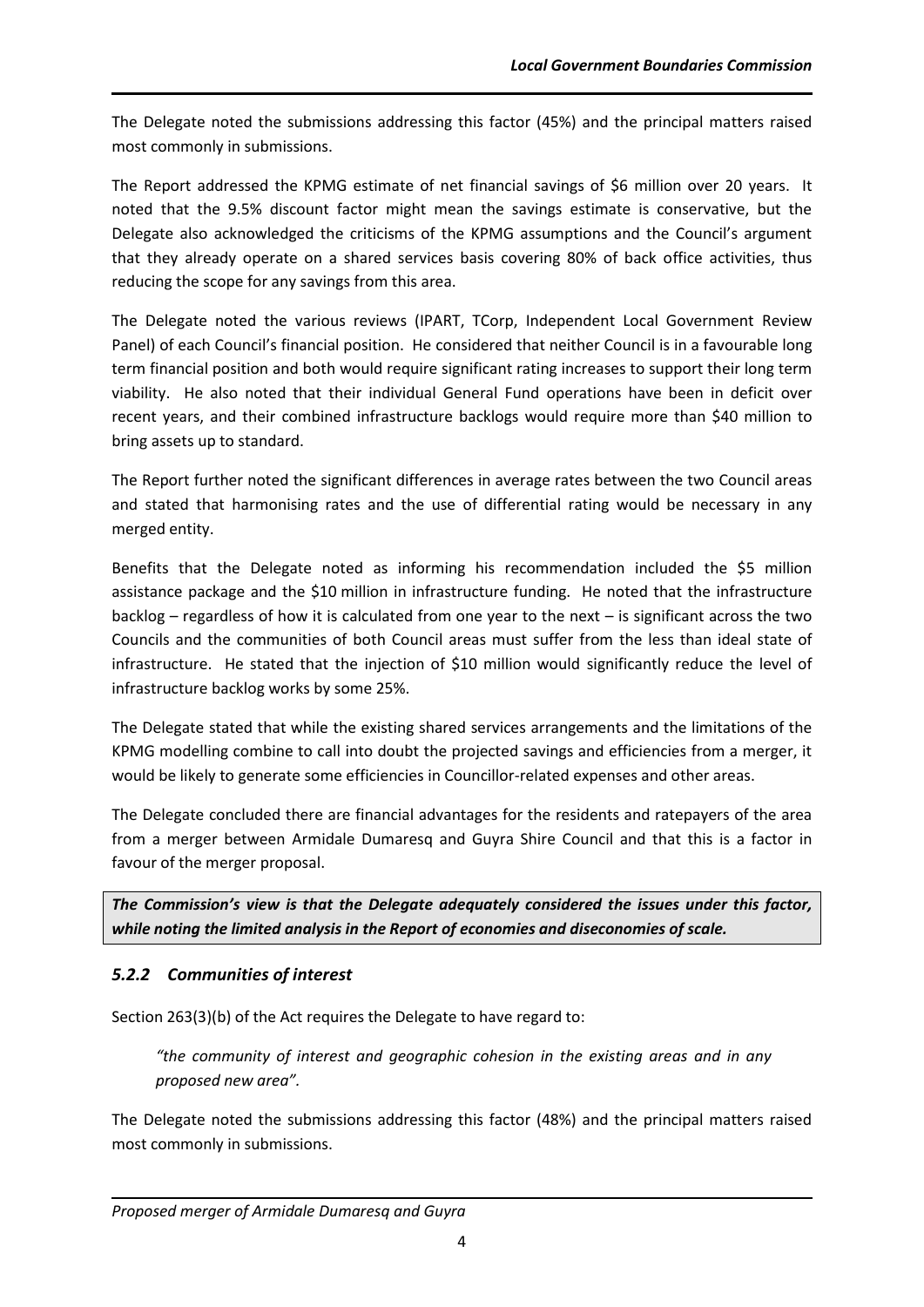The Report noted that the city of Armidale performs the function of a regional centre for much of the northern New England region of New South Wales. The Report also noted it has the educational, medical, retail, governmental, service and transport facilities and capacity to serve the wider catchment of the New England region and it is clear that many of the residents outside the Armidale Dumaresq Council area use services and facilities in Armidale. The Delegate highlighted that both Councils submitted that they have small communities within their boundaries that identify with centres in adjoining local government areas.

The Delegate noted that the most significant difference between the two Councils commented upon in the submissions, was the issue of agriculture and rural activity. Agriculture is the largest employer industry in Guyra Shire, while education and training is the largest in Armidale Dumaresq. However, the Delegate further noted that the rural component of the Armidale Dumaresq area (i.e. the former Dumaresq Shire) was as large as the present Guyra Shire.

The Delegate stated that there are significant communities of interest between Guyra Shire and Armidale Dumaresq. However, he noted those communities of interest are not complete or consistent - within a 70 kilometre radius from the Armidale CBD, one could expect a reasonable community of interest in terms of distance travelled in a rural or regional setting. Finally he noted that a similar and equally compelling argument could be made for those areas outside of the current proposal in adjoining LGAs, in their relationship to Armidale, but these were outside the scope of delegation.

*The Commission's view is that the Delegate adequately considered the issues under this factor.* 

## *5.2.3 Historical and traditional values*

Section 263(3)(c) of the Act requires the Delegate to have regard to:

*"the existing historical and traditional values in the existing areas and the impact of change on them".*

The Delegate noted the submissions addressing this factor (8%). In examining the historical and traditional values in the existing area, he found this factor had not generated a great deal of material in the submissions from residents and ratepayers. The Delegate highlighted concerns related to the loss of identity and rural character were the most frequently raised matters from the few comments received.

The Report noted that Armidale is the regional centre of the district and will continue to undertake that function for the surrounding rural districts. However, many residents of Guyra Shire, the Delegate noted, are wary of losing the traditional access they have enjoyed to their Council and councillors and there could be a diminution of volunteerism if that access and support is not sustained.

*The Commission's view is that the Delegate adequately considered the issues under this factor.*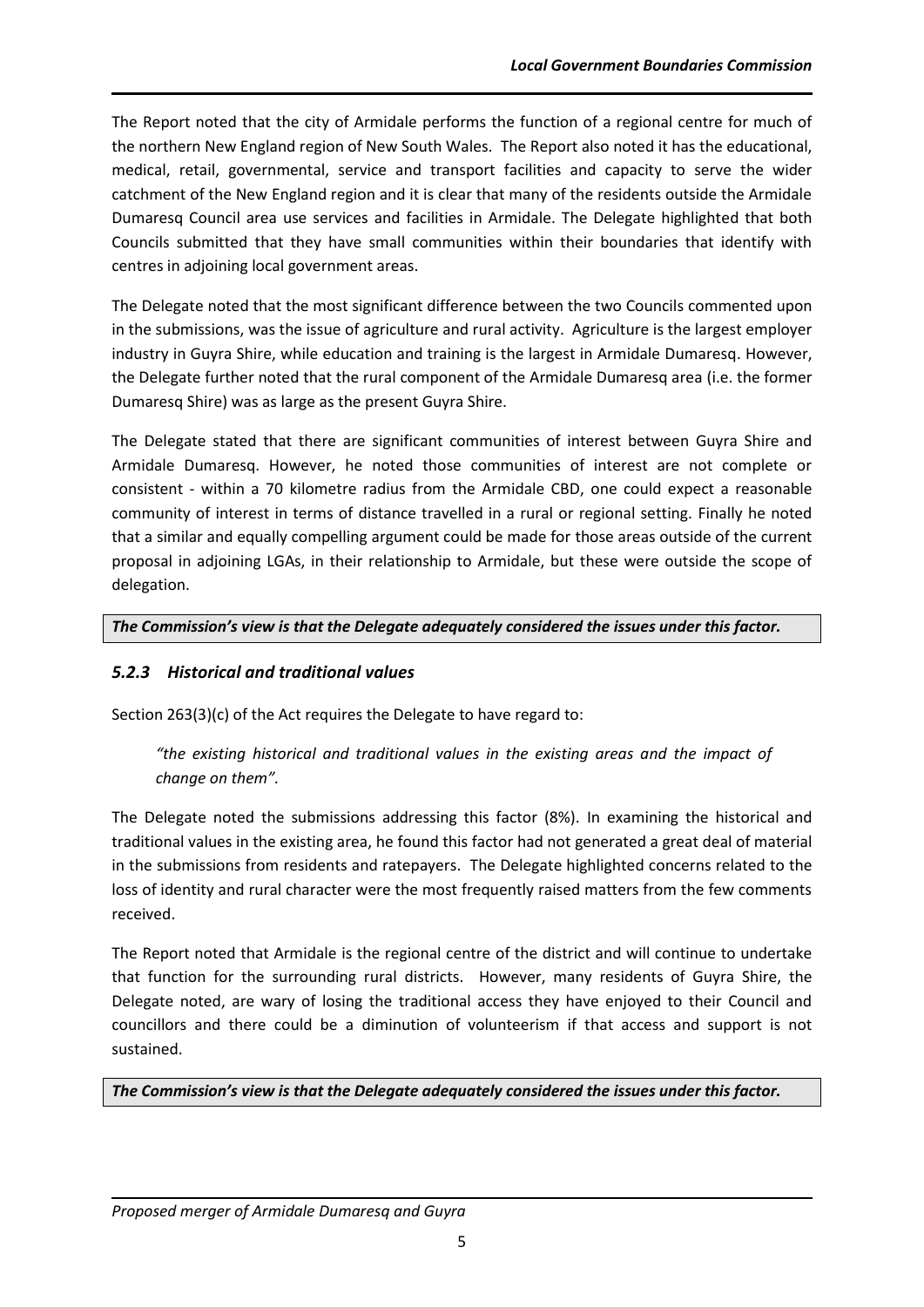# *5.2.4 Attitudes of residents and ratepayers*

Section 263(3)(d) of the Act requires the Delegate to have regard to:

## *"the attitude of the residents and ratepayers of the areas concerned".*

The Delegate noted the submissions addressing this factor (80%) and the principal matters raised most commonly in submissions. He noted that the attitude of residents and ratepayers of the areas who actively participated in the public consultation process was largely against the merger proposal. The Delegate highlighted polling undertaken by Guyra Shire Council, with a resounding 'no' (94.4%) in relation to a merger with Armidale. The Delegate also noted that the proportion of residents and ratepayers of Guyra Shire who participated in the consultation process (via submissions or attending the public inquiry meetings) was much higher than for Armidale Dumaresq, and that the Guyra residents were much more strongly opposed to the merger.

The Report noted that a small number of submissions did support a merger and a further small number of submissions expressed views that the current proposal was not the optimal option, favouring a four-way merger between Armidale Dumaresq, Guyra Shire, Uralla Shire and Walcha Councils (including the Armidale Dumaresq Council itself).

## *The Commission's view is that the Delegate adequately considered the issues under this factor*

## *5.2.5 Elected representation*

Section 263(3)(e) of the Act requires the Delegate to have regard to:

*"the requirements of the area concerned in relation to elected representation for residents and ratepayers at the local level, the desirable and appropriate relationship between elected representatives and ratepayers and residents and such other matters as it considers relevant in relation to the past and future patterns of elected representation for that area".*

The Delegate noted the submissions addressing this factor (44%) and the principal matters raised most commonly in submissions. The Delegate noted the proposal, if implemented, would change the representation ratios, compared with those currently applicable at each of the existing councils. The Delegate noted the higher representation ratios for the residents of the current Guyra Shire, and because of the much smaller population of the existing Guyra Shire, the Delegate noted that in a merged Council, the residents of the current Guyra Council area may only be 'represented' by one or possibly two councillors.

The Report noted the concerns that in a merged council there could be an imbalance between rural residents/electors and town based residents/electors, leaving the rural communities largely unrepresented. The Delegate highlighted the potential of section 218C(2)(b) of the Act to provide for "…*the continuation in office, as councillors of any area constituted by the proclamation, of any or all of the councils or any area dissolved by the proclamation*".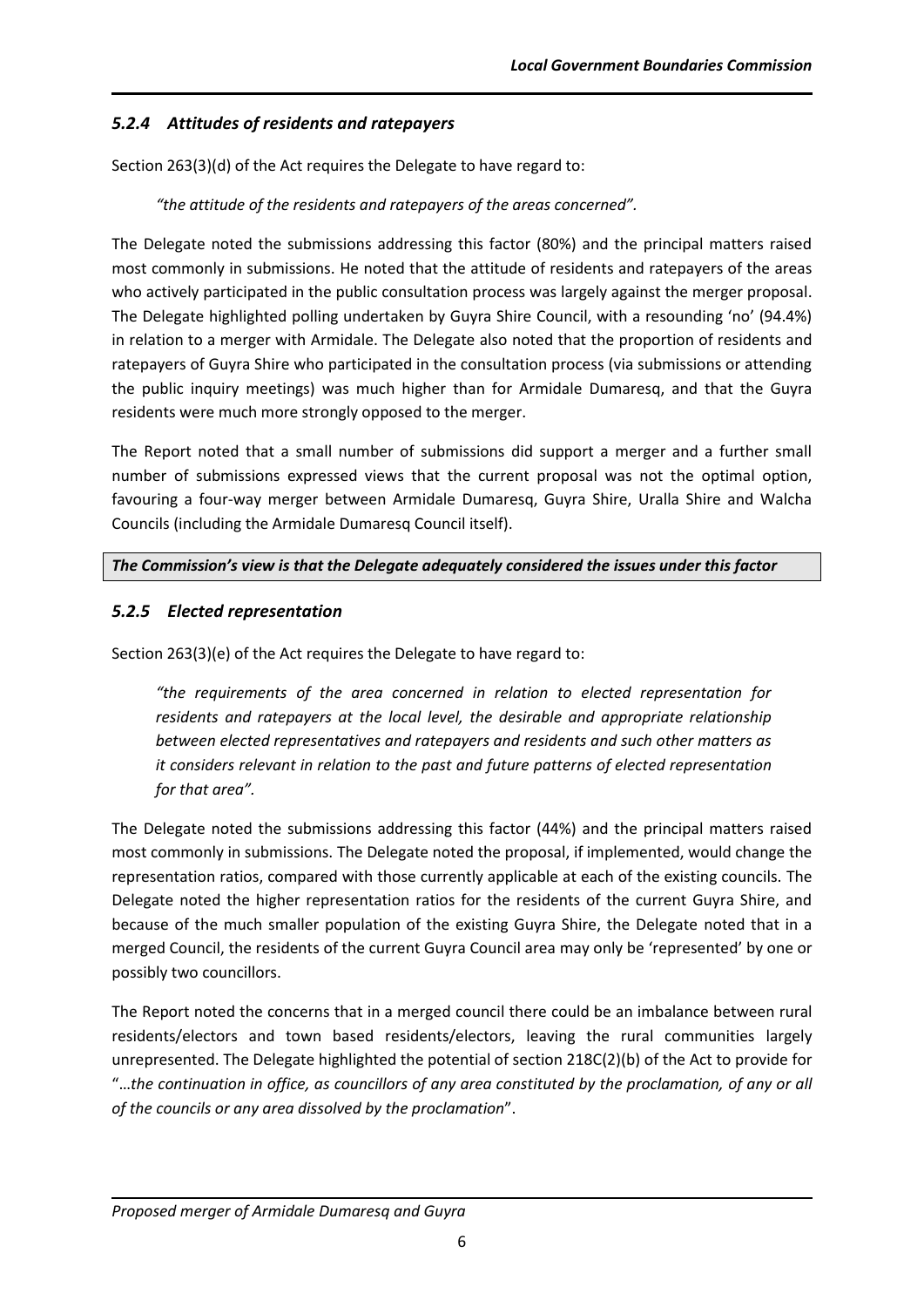The Delegate expressed his belief that there should be nine councillors in the merged council (giving a representation ratio of 1 councillor for every 3,327 residents). He argued that an odd number of councillors reduced reliance on Mayoral casting votes and nine is a manageable number. The Delegate recommended that the Mayor be elected by the councillors (as currently the case in both Councils) and that a new Council should implement a system of local committees under section 355 of the Act.

#### *The Commission's view is that the Delegate adequately considered the issues under this factor.*

## *5.2.6 Service delivery and facilities*

Section 263(3)(e1) of the Act requires the Delegate to have regard to:

*"the impact of any relevant proposal on the ability of the councils of the areas concerned to provide adequate, equitable and appropriate services and facilities".*

The Delegate noted the submissions addressing this factor (50%) and the principal matters raised most commonly in submissions. The Delegate noted that the existing councils provide a differing range and standard of services and have different costing structures in providing those services.

The Report noted that the submission by the Guyra Shire Council identified a number of services that it provides to its community that Armidale Dumaresq Council does not currently provide, particularly in the areas of children's services and aged care (through the Kolara facility). However, the Report also noted community services provided by Armidale Dumaresq Council that are not currently provided by Guyra Shire Council, for example, dedicated co-ordination positions in the youth and indigenous areas.

The Delegate noted Guyra Shire Council's concerns about the future of the library in Guyra and centralised decision making in the event of a merger. The Delegate considered the matter of centralised decision making will be an issue in most areas of service provision and will be dealt with by the longer term decision making of any new Council. The Delegate considered a comparative cost of services per capita for the two Councils.

The Delegate concluded that the range, standard and pricing of services cannot be 'frozen' for extended periods of time (noting the Minister's freezing of rates for four years), and that any new merged Council should deal sensitively with the issue of harmonisation, centralisation or abandonment of services through effective community consultation.

#### *The Commission's view is that the Delegate adequately considered the issues under this factor.*

#### *5.2.7 Employment impacts on staff*

Section 263(3)(e2) of the Act requires the Delegate to have regard to:

*"the impact of any relevant proposal on the employment of the staff by the councils of the areas concerned".*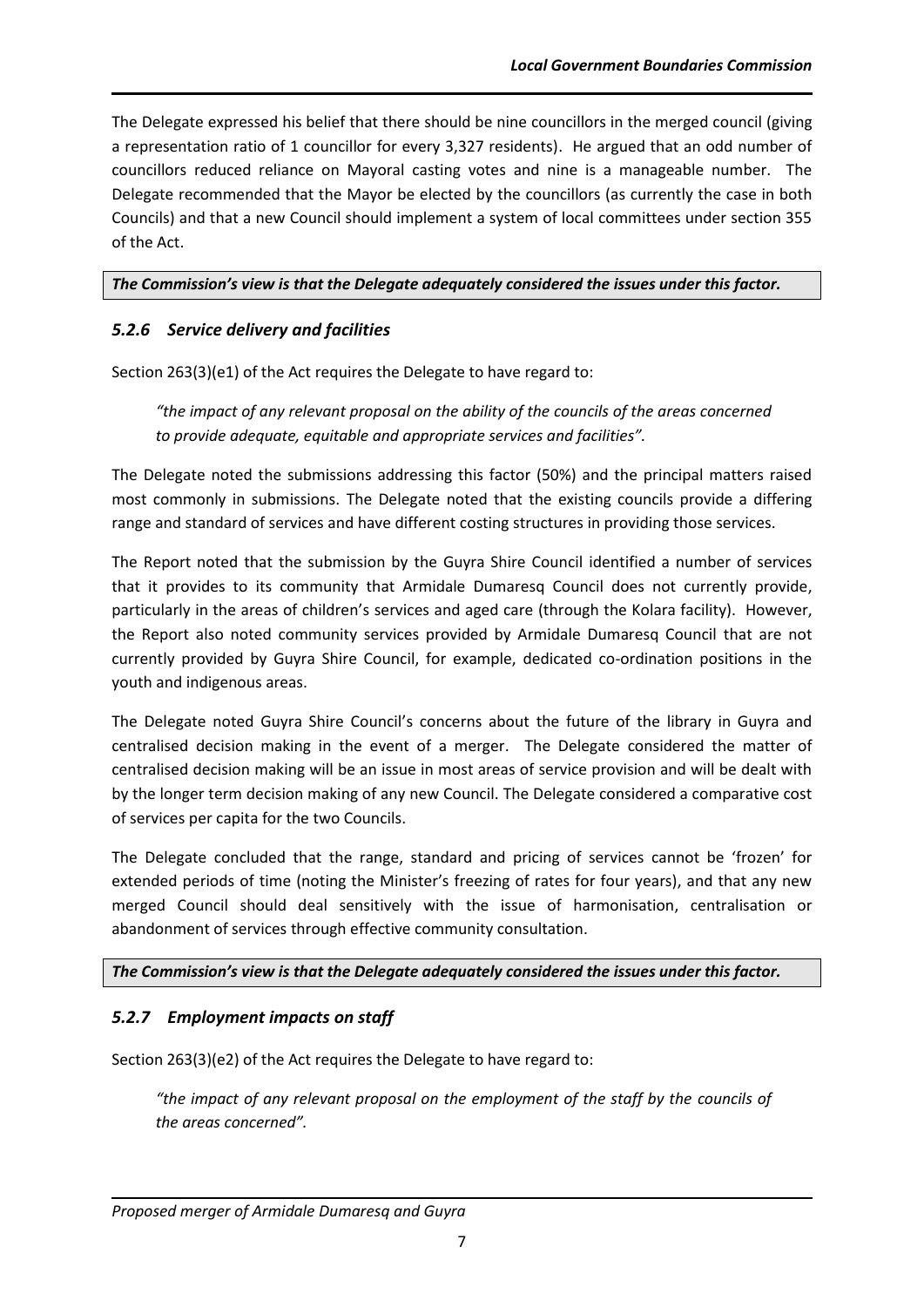The Delegate noted the submissions addressing this factor (30%) and the principal matters raised most commonly in submissions. He noted the submissions relating to concerns about employment impacts and stated his view that if the proposal is implemented the existing protections in the Act mitigate against substantial negative impact on employment of staff by the council.

The Delegate made particular reference to the provision in the Act requiring merged councils to ensure that the number of regular staff positions in rural centres with a population of 5,000 or less is maintained as far as is reasonably practicable, and the impact on Guyra Shire. He also noted that wage harmonisation will be necessary in a post-merger council. The Delegate considered that section 218CA of the Act should protect Guyra from major job losses, mitigate concerns regarding work health and safety issues, as well as minimise concerns about responsiveness and travel time for working crews.

*The Commission's view is that the Delegate adequately considered the issues under this factor.* 

## *5.2.8 Rural impacts*

Section 263(3)(e3) of the Act Requires the Delegate to have regard to:

#### *"the impact of any relevant proposal on rural communities in the areas concerned".*

The Delegate noted the submissions addressing this factor (31%) and the principal matters raised most commonly in submissions. He noted submissions that many rural Guyra Shire residents feel that they will be disadvantaged by a merger with Armidale Dumaresq due to that Council's lack of understanding of or empathy with rural issues. Despite some examples being provided of deterioration in standards in the former Dumaresq Shire area, the Delegate stated his belief that there would be examples where those residents now enjoy access to a broader range and higher standard of services as a result of that merger.

The Delegate concluded that:

*"*In the event of a merger it will be incumbent on the residents of the Guyra Shire – as it is for *the residents of the former Dumaresq Shire – to be actively engaged in the processes of elections, community consultations and participation in order to secure their outcomes and to influence any new Council, regardless of the background of the councillors".*

*The Commission's view is that the Delegate adequately considered the issues under this factor.* 

#### *5.2.9 Wards*

Section 263(3)(e4) of the Act requires the Delegate to have regard to:

*"in the case of a proposal for the amalgamation of two or more areas, the desirability (or otherwise) of dividing the resulting area or areas into wards".*

The Delegate noted the submissions addressing this factor (8%) and the principal theme that electoral wards are not supported. He noted that neither Guyra Shire Council nor Armidale Dumaresq Council supports the implementation of a ward-based electoral system for any merged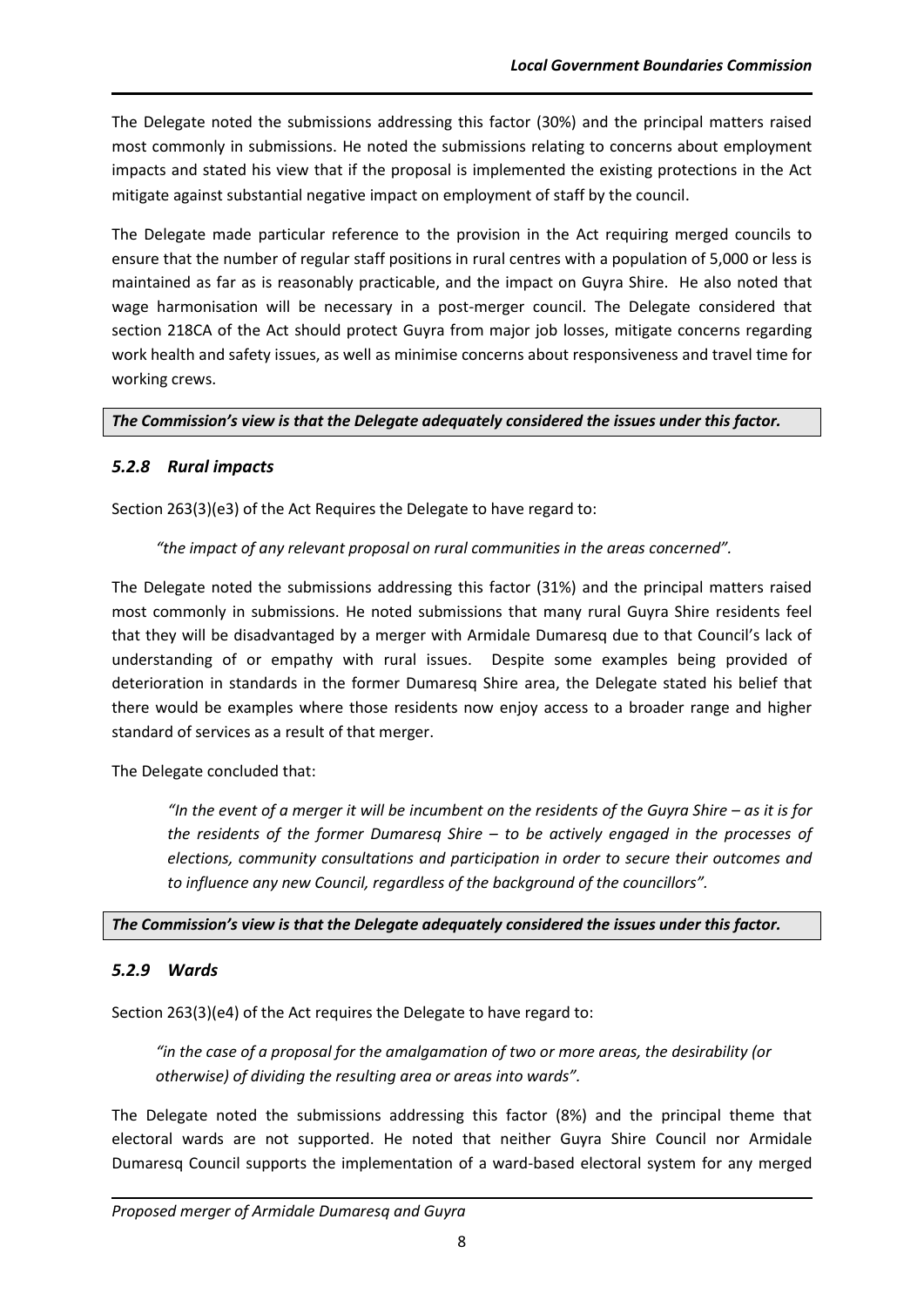entity, nor do they currently utilise a ward system, although he understood that Guyra Shire had a three ward system prior to the 2012 election. The Delegate also noted that the issue is not one that has generated any real commentary in the broader base of submissions, although the Guyra branch of the NSW Farmers' Federation did express its reservations on the division of an area into wards.

The Delegate stated that, given the relatively sparse population patterns in rural areas, it is unlikely a ward-based system would offer the types of representational outcomes that many residents seek.

The Delegate recommended that in the event of a merger, the new Council not have wards.

#### *The Commission's view is that the Delegate adequately considered the issues under this factor.*

#### *5.2.10 Opinions of diverse communities*

Section 263(3)(e5) of the Act requires the Delegate to have regard to:

*"in the case of a proposal for the amalgamation of two or more areas, the need to ensure that the opinions of each of the diverse communities of the resulting area or areas are effectively represented".*

The Delegate noted that few submissions addressed this factor other than in relation to the rural/urban divide issue (12%). The Delegate considered the Aboriginal and Torres Strait Islander and Language Other Than English proportions of the population, as well as the 'rural/urban divide' raised in submissions. He concluded it would be important for the new council to manage a diversity of communities within its boundaries. The Delegate noted that mechanisms such as section 355 committees under the Act may provide a means of managing that diversity and securing some influence in small communities.

*The Commission's view is that the Delegate adequately considered the issues under this factor, while noting the limited analysis provided.*

#### *5.2.11 Other issues*

Section 263(3)(f) of the Act requires the Delegate to have regard to:

*"such other factors as it considers relevant to the provision of efficient and effective local government in the existing and proposed new areas".*

The Delegate noted the submissions addressing this factor (17%) and the principal matters raised most commonly in submissions. He noted that Armidale Dumaresq Council submitted its own proposal to the Minister for Local Government in March 2016, seeking the merging of its own Council with the three rural shires of Guyra, Uralla and Walcha.

The Delegate also noted two submissions from adjoining Councils calling for boundary variations, but concluded that these are best dealt with at some later time.